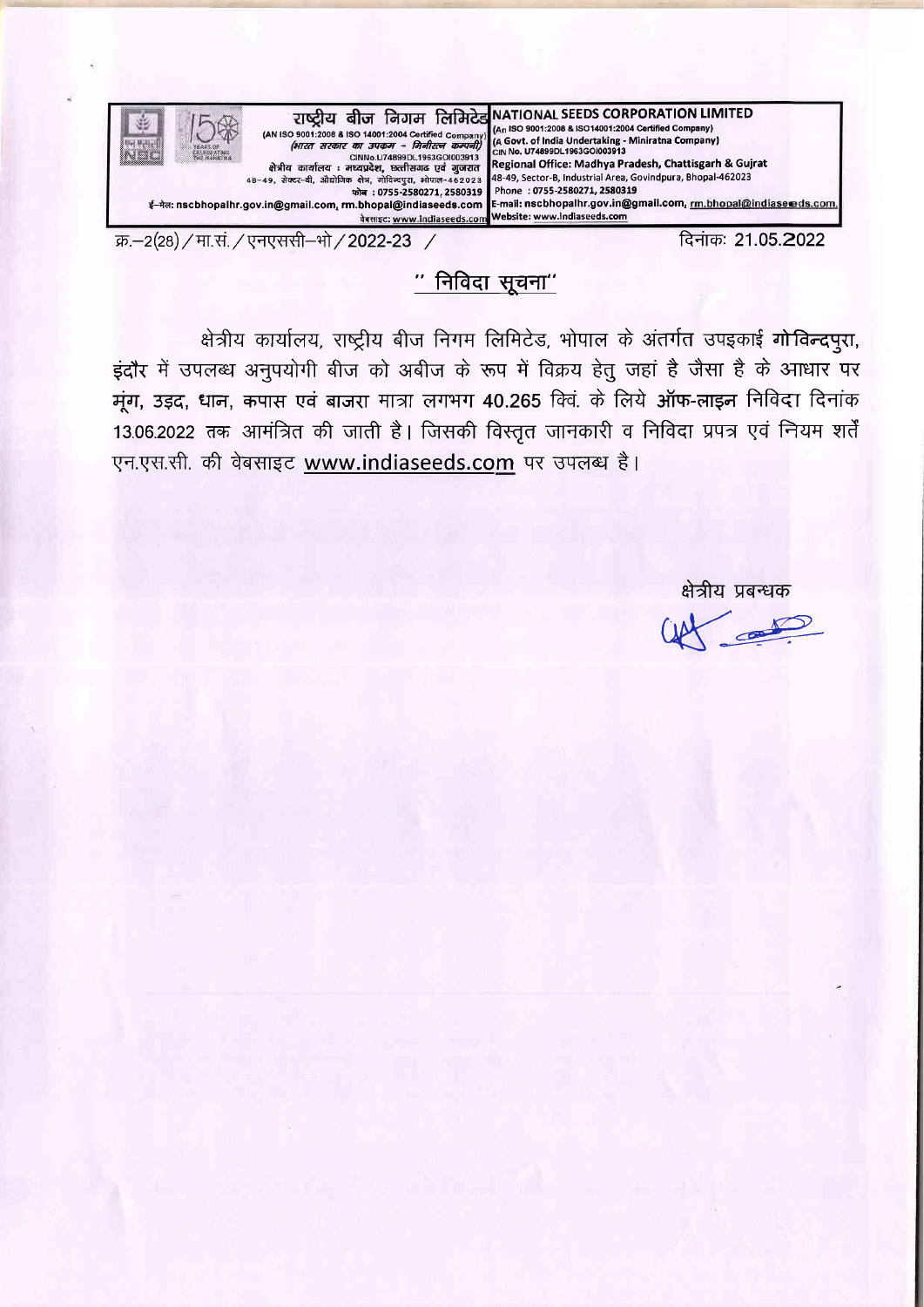

क्र.-2(28) / मा.सं. / एनएससी-भो / 2022-23 /

दिनाक: 21.05.2022

# $''$  निविदा सूचना $''$

क्षेत्रीय कार्यालय, राष्ट्रीय बीज निगम लिमिटेड, भोपाल के अंतर्गत उपइकाई गोविन्दपुरा, इंदौर में उपलब्ध अनुपयोगी बीज को अबीज के रूप में विक्रय हेतू जहां है जैसा है के आधार पर मूंग, उड़द, धान, कपास एवं बाजरा मात्रा लगभग 40.265 क्वि. के लिये ऑफ-लाइन निविदा दिनांक 13.06.2022 तक आमंत्रित की जाती है। जिसकी विस्तृत जानकारी व निविदा प्रपत्र एवं नियम शर्तें एन.एस.सी. की वेबसाइट www.indiaseeds.com पर उपलब्ध है। निविदा में तथा अबीज की मात्रा में किसी प्रकार का कोई भी परिवर्तन होता है तो उसकी जानकारी केवल एन.एस.सी. की वेबसाइट पर दी जायेगी। डाउनलोड किये गये निविदा प्रपत्र के साथ रू. 236 / - (including GST) के डिमांड ड्राफ्ट जमा करना आवश्यक है। इच्छुक पार्टियां निविदा प्रपत्र रू. 236 / – मात्र देकर दिनांक 13.06.2022 तक समय दोपहर 01:00 बजे तक प्राप्त कर सकते हैं। पूर्ण रूप से भरी हुई निविदायें निम्नलिखित कार्यालय में दिनांक 13.06.2022 को दोपहर 02:00 बजे तक प्राप्त की जायेगी तथा टेक्नीकल बिड उसी दिन दोपहर 02:30 बजे खोली जावेगी जिसमें सफल निविदाओं की फायनेंशियल बिड भी उसी दिन उपस्थित निविदादाताओं या उनके द्वारा अधिकृत प्रतिनिधियों के समक्ष खोली जावेगी।

पूर्ण रूप से भरी हुई मोहर बंद निविदायें क्षेत्रीय कार्यालय,एनएससी, भोपाल में खोली जाएंगे।

ई.एम.डी. राशि लाट-1 पाँच सौ रूपये एनएससी इंदौर स्टॉक , लाट-2 पाँच हज़ार रूपये एनएससी गोविंदपुरा के स्टॉक , के लिए का डिमांड ड्राफ्ट/RTGS/NEFT जो कि नेशनल सीड्स कॉर्पोरेशन लिमिटेड, भोपाल के पक्ष में देय होगा, निविदा प्रपत्र के साथ लगाना अनिवार्य है। साथ ही निविदा में किसी प्रकार का कोई भी परिवर्तन होता है तो उसकी जानकारी केवल एन.एस.सी. की वेबसाइट पर दी जायेगी, इसलिये निरन्तर वेबसाइट के सम्पर्क मे रहें।

क्षेत्रीय प्रबन्धक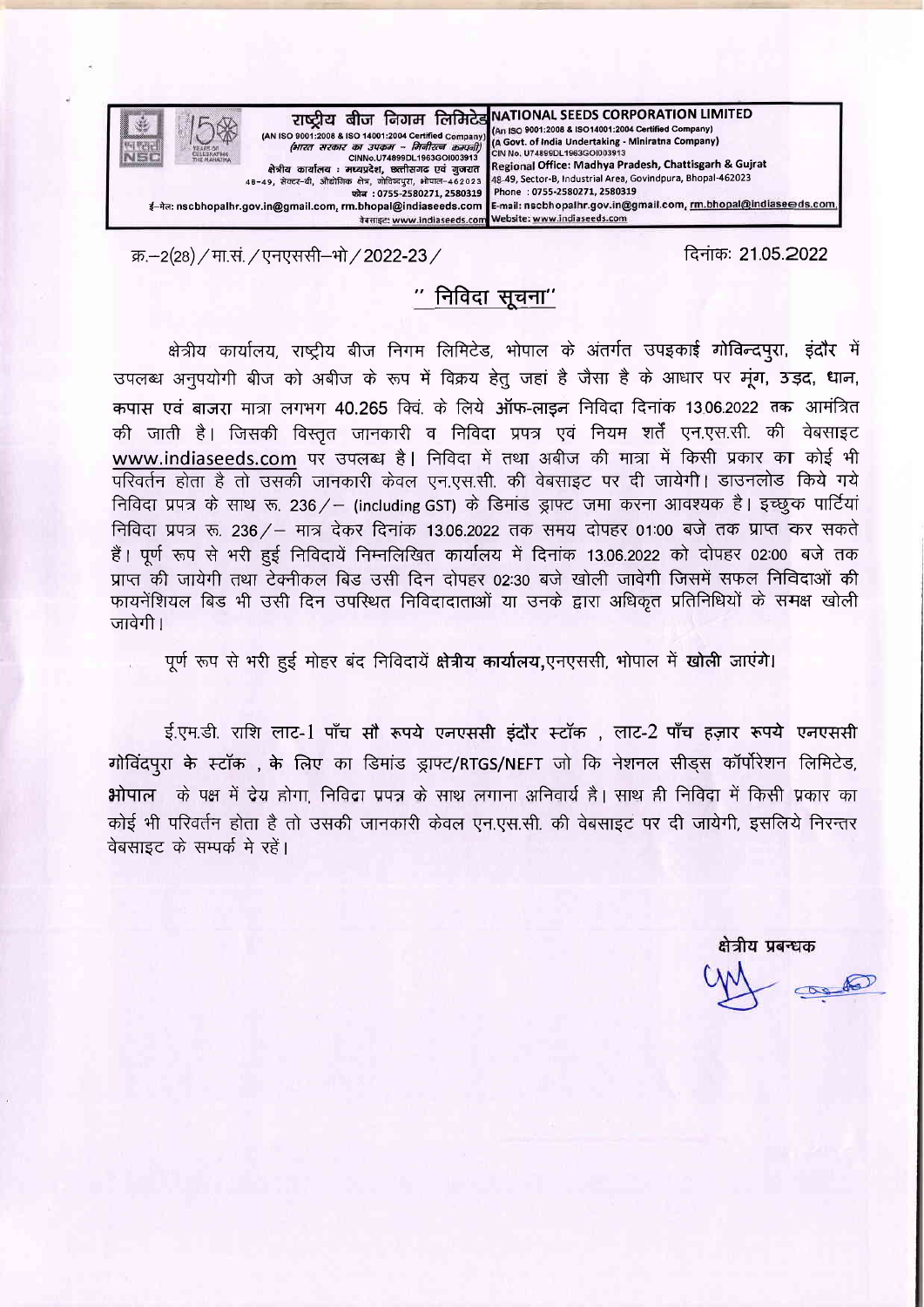#### NATIONAL SEEDS CORPORATION LTD. ( A Government of India Undertaking ) REGIONAL OFFIGE: Bhopal

v

## **TECHNICAL BID**

| 1.  | Firm name/address                                                                                                     |      |
|-----|-----------------------------------------------------------------------------------------------------------------------|------|
|     |                                                                                                                       |      |
| 2.  | Firm Registration/Mandi License No.<br>(Attach Copy)                                                                  |      |
| 3.5 | GST/TIN No. (attach copy).                                                                                            |      |
| 4.  | PAN No. (attach copy).                                                                                                |      |
| 5.  | Bank details (name of bank, address,<br>$A/c$ no,                                                                     |      |
| 6.  | Cost of Tender Form Rs. 236/-<br>(Including GST)                                                                      | Date |
| 7.  | <b>EMD</b> (To be deposited<br>online/RTGS/NEFT)                                                                      |      |
| 6.  | Affidavit for declaration that all the<br>information submitted by him and<br>attached with tender documents are true |      |

# Name & Signature of Party (with rubber stamp)

| $\begin{minipage}{0.9\linewidth} \begin{tabular}{ l l l } \hline \textbf{a} & \textbf{a} & \textbf{a} & \textbf{a} & \textbf{a} & \textbf{a} & \textbf{a} & \textbf{a} & \textbf{a} & \textbf{a} & \textbf{a} & \textbf{a} & \textbf{a} & \textbf{a} & \textbf{a} & \textbf{a} & \textbf{a} & \textbf{a} & \textbf{a} & \textbf{a} & \textbf{a} & \textbf{a} & \textbf{a} & \textbf{a} & \textbf{a} & \textbf{a} & \textbf{a} & \$ |
|------------------------------------------------------------------------------------------------------------------------------------------------------------------------------------------------------------------------------------------------------------------------------------------------------------------------------------------------------------------------------------------------------------------------------------|
|                                                                                                                                                                                                                                                                                                                                                                                                                                    |
|                                                                                                                                                                                                                                                                                                                                                                                                                                    |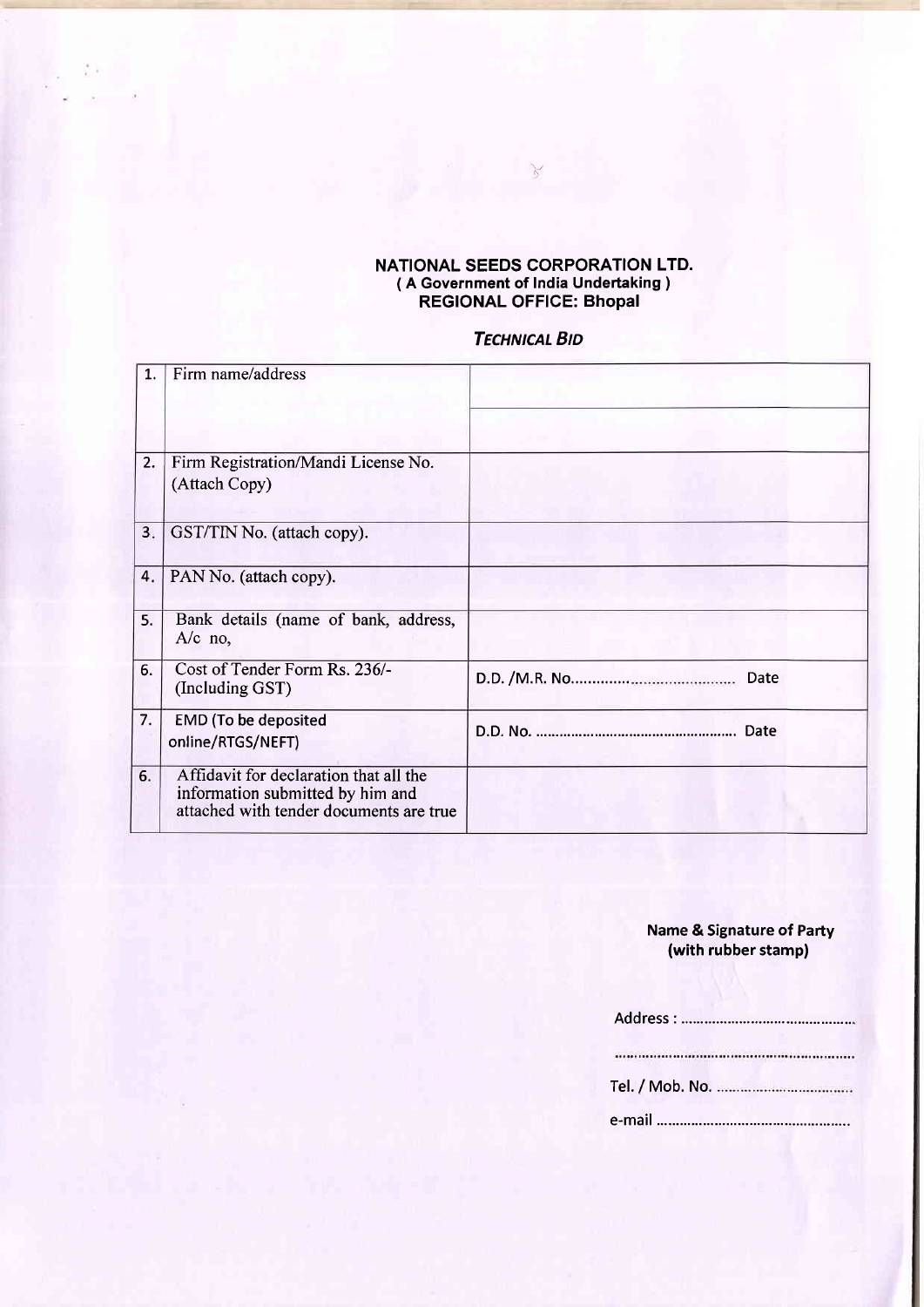### TERMS AND CONDITIONS

- L. EMD of Five Hundred for stock NSC Indore stock (Lot-1), Rs. Five thousand for stocks of NSC, Govindpura (Lot-2) should be accompanied by the Tender in the form of D.D./RTGS/NEFT of any Scheduled Bank in the favor of National Seeds Corporation Limited, payable at Bhopal.
- 2. The EMD of the 1<sup>st</sup> and 2<sup>nd</sup> highest parties will be retained till the completion of the deal & EMD of other unsuccessful tenderer will be returned through RTGS.
- 3. The EMD of the successful tenderer will not be adjusted against the cost of the material and will be returned without any interest through RTGS after satisfactory lifting of the stocks-
- 4. The NSC staff members or their relatives are not allowed to participate in the tender directly or indirectly.
- The representative samples can be inspected between 10.00 AM to 5.30 PM on all working days 5. at the place where the stocks proposed for sale are available.
- 6. The non-seed stock will be released to the successful tenderer on "as is wh<mark>ere is basis"</mark> by removing tags, labels and defacing the container/bags, in case of with bag auction/tender, otherwise the arrangement for gunny bag/packing materials will also have to be made by buyers/party.
- 7. The tenderer must check thoroughly the quality of the stocks before submission of the tender. Request for variation of rates will not be entertained under any circumstances after submission of the tender.
- 8. The successful Tenders will have to pay all taxes such as GST, Mandi tax or any other tax may be applicable at the time of actual lifting of stock in addition to the rate offered/ accepted.
- The successful bidders will have to deposit 20% of amount of total value of sold non seed within 3 9.days of the acceptance of the bid, 60% of amount of non-seed within next 7 days and remaining 20% within next 5 days. lf the amount referred above, are not deposited in the time in full as specified, the balance unpaid amount will attract interest  $\omega$  of 18% per annum of the delayed period which shall not exceed 15 days over and above admissible period referred to above. lt the 90% of the value of non- seed is not paid within even the extended period of 15 days, the Regional Manager reserves the rights to forfeit the entire amount deposited by the successful bidder and resale the farm produce at the risk and cost of bidders who has not deposited the amount.
- 10. The lifting of the non-seed must be completed within 7 days from the day of final payment (Within 15 days from the acceptance), if due to certain unavoidable circumstance it is not possible for NSC godown to deliver the non-seed with in stipulate period, the Regional Manager can enhance the delivery period as may be necessary.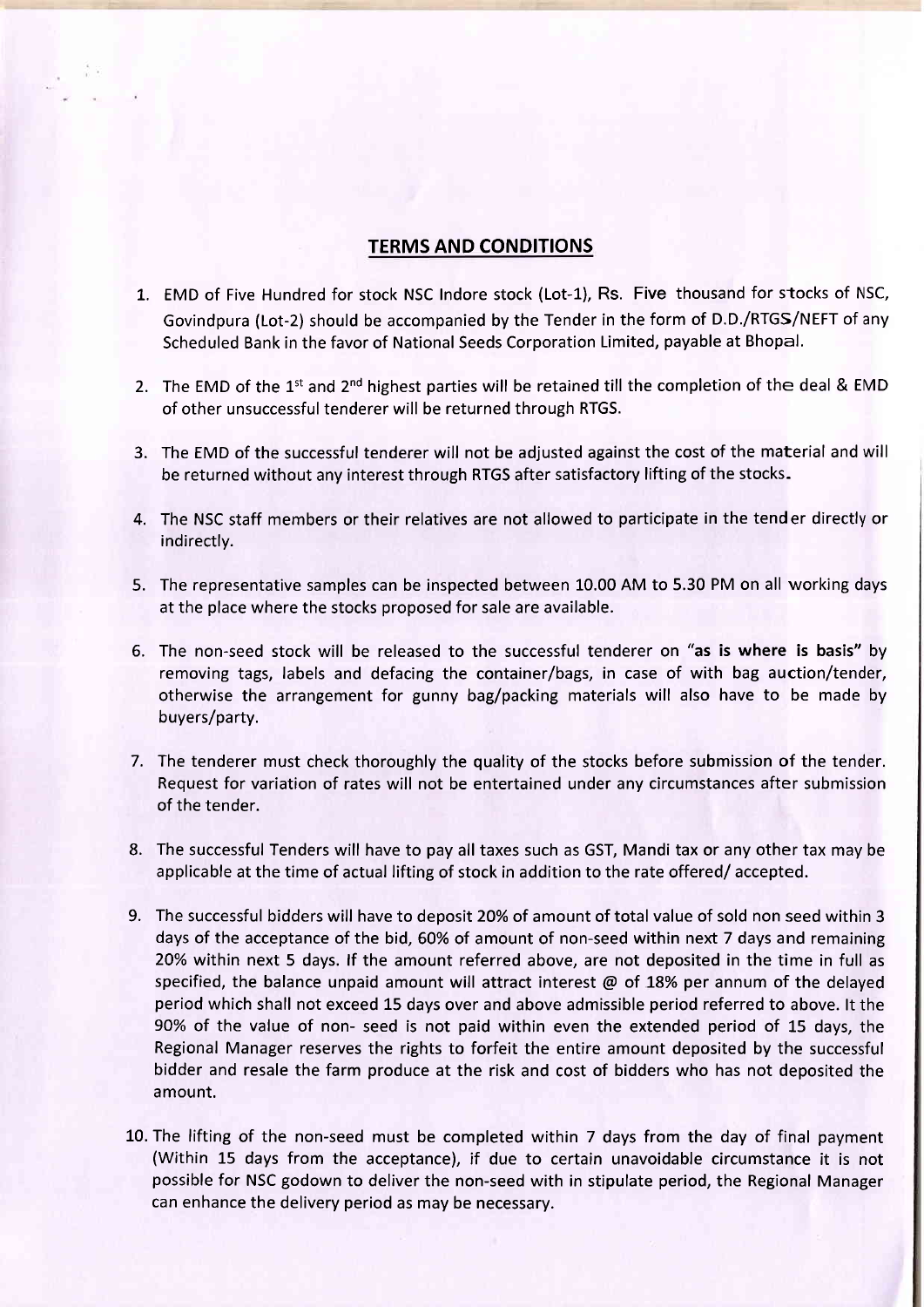- 11. The non -seed sold can be kept in the godown at the risk of the purchaser for a peri od of 15 days only in addition to the period as referred in clause 9 & 10 on panel godown rent @  $\sigma$ f Rs.0.50 per qtls., per day which will be charged extra. lf the non-seed is not lifted with in the said period the NSC reserve the right to resell the same at buyers risk and cost and entire loss due to variation in selling price will be recovered from the purchaser along with other incidental charges. In case any dispute arises between NSC and the other party due to any term or matter, both the parties will opt to resolve it through mutual understanding and discussion. In case, dispute remains even after discussions, then it shall be binding upon parties to resolve issue under the provisions of Arbitration & Conciliation Act,1996 as amended from time to time. Under this provision, the chairman-cum-Managing Director, National seeds corporation Limited with the concurrence of both the parties shall appoint sole Arbitrator to resolve the issue and both the parties will have to abide by the decision. The parties will bind to resolve this dispute through arbitration before going to court of law. The Arbitration shall be conducted at New Delhi and sh all in English Language. The court of Delhi shall have the jurisdiction.
- 12. The tenders should submit their offers only after agreeing all the above terms and conditions. Conditional tenders will be rejected.
- 13. Further terms and conditions if any will be informed at the time of opening the tend ers.
- 14.The Regional Manager reserves the right to accept or reject any or all the tenders without assigning any reason what so ever.
- 15. Quantity of Non seed mentioned in the tender notice may vary.
- 16. Attached Declaration Form also requires to be submitted.

REGIONAL MANAGER

Encl. :- As above.

The above terms and conditions are accepted by me

Signature & Seal of the Party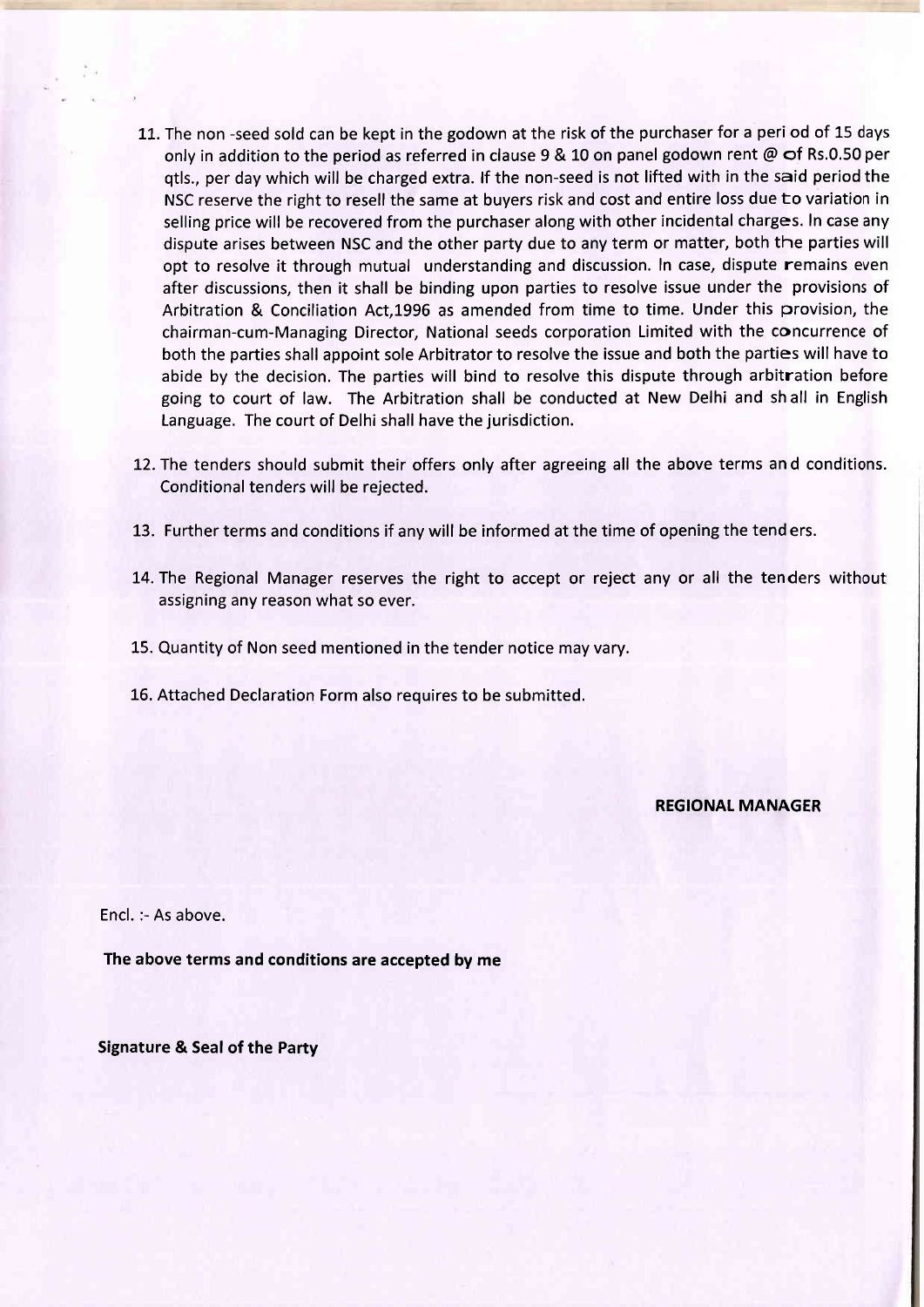(To be submitted along with the quotation)

### DECLARATION

l/We hereby declare that the Non - Seed as mentioned in the Tender Form will not be used for food, feed and agriculture purpose or any other livestock consumption. lt is also declare that Condemned / Non Seed Stock for which rates offered will not be utilize for seed purpose and I agree to all the terms & conditions of auction Cum-Tender signed by me.

> Signature Name in Full Address

Mobile No. (With Rubber Stamp)

Dated: **Example 2018**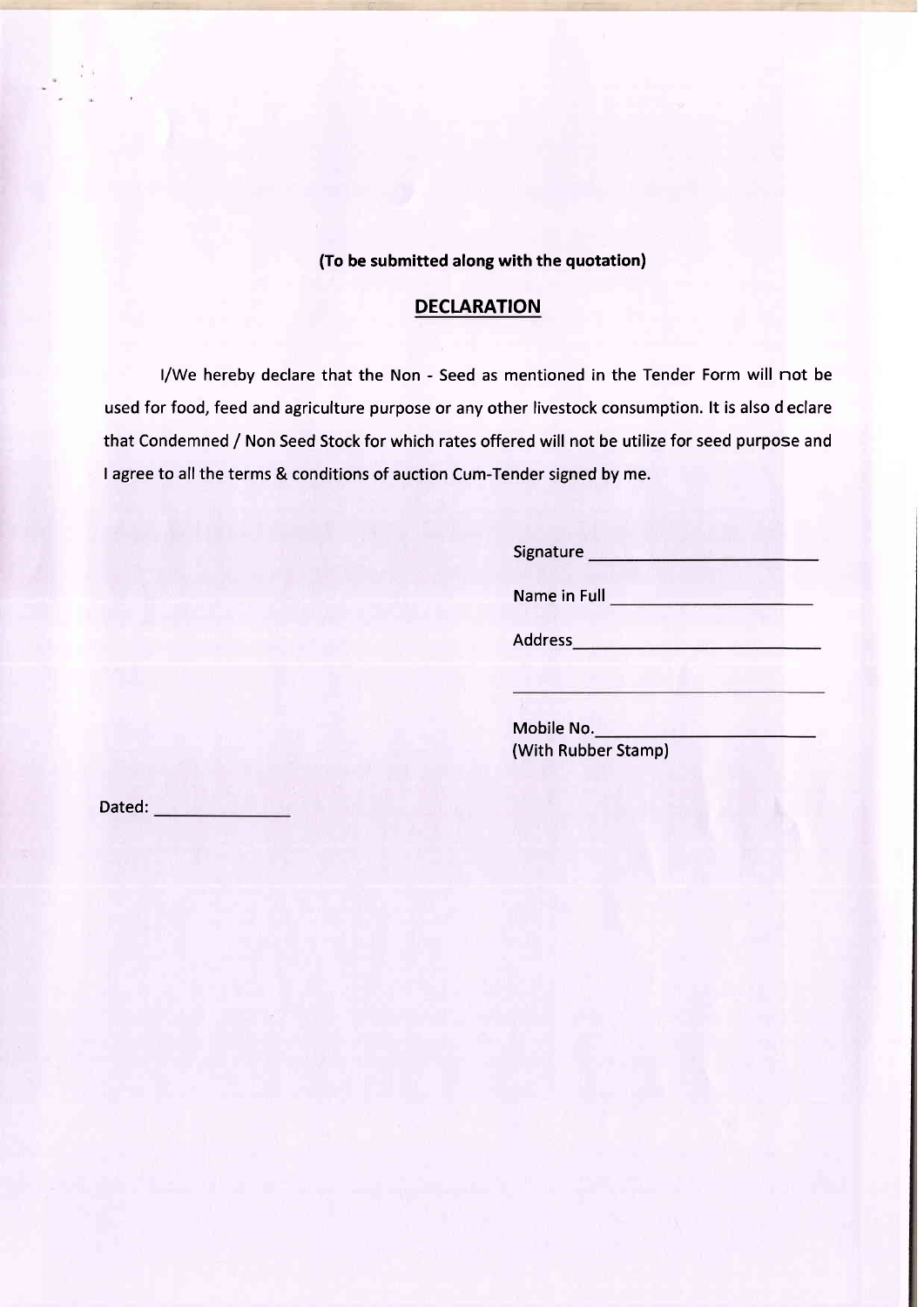#### NATIONAL SEEDS CORPORATION LTD. ( A Government of India Undertaking ) REGIONAL OFFICE: Bhopal FINANCIAL BID

From

To,

The Regional Manager,

National Seeds Corporation Limited

48-49, B-Sector, Industrial Area,

Govindpura, BHOPAL (M.P.)

Sub.:- Purchase of condemned seeds as non-seed.

 $-3.13$ 

Ref.: - Tender Noticeक्र.-2(28) / मा.सं. / एनएससी-भो / 2021-22 दिनांक: 22-05-2022 publish ed in

News Paper & NSC Web Site.

Sir,

l/We are interested in purchase the following certified seed condemned as non-seed. l/We have inspected the sample of seed at the location mentioned in your tender notice. l/We have gone thoroughly all the terms and conditions (Annexure-B) stipulated by your Corporation. l/We will hereby strictly abide for your terms and conditions for the purchase of Seed.

| S.No.          | Sub-Unit/<br>Production<br>Center | Crop/Variety         | Quantity<br>(qtls) | Lot<br>No.    | <b>Destination</b>                                                                                                                          | Rate/<br>Qtl |
|----------------|-----------------------------------|----------------------|--------------------|---------------|---------------------------------------------------------------------------------------------------------------------------------------------|--------------|
| $\mathbf{1}$   | Indore                            | Bajra/FBC-16         | 7.94               | 1             | Area Manager, National seeds<br>Corporation Ltd, E-112/113,<br>Industrial<br>Area, Sanwer Road, Indore (MP)<br>M-9993 0037 14, 0731-2720211 |              |
| $\overline{2}$ | Govindpura                        | <b>MOONG</b>         | 18.305             |               |                                                                                                                                             |              |
| $\overline{3}$ | Govindpura                        | <b>PADDY Coarse</b>  | 4.50               |               | Area Manager, National seeds<br>Corporation Ltd, 48-49, Industrial                                                                          |              |
| $\overline{4}$ | Govindpura                        | <b>Cotton CICR-3</b> | 8.09               | $\mathcal{P}$ | area, Govindpura, Bhopal-                                                                                                                   |              |
| 5              | Govindpura                        | Urd                  | 1.43               |               | 462023, Mob-99970 10762                                                                                                                     |              |
|                |                                   |                      | 40.265             |               |                                                                                                                                             |              |

| Name & Signature of Party |  |
|---------------------------|--|
| (with rubber stamp)       |  |
| Address :                 |  |
|                           |  |
|                           |  |

Tel. / Mob. No.

e-mail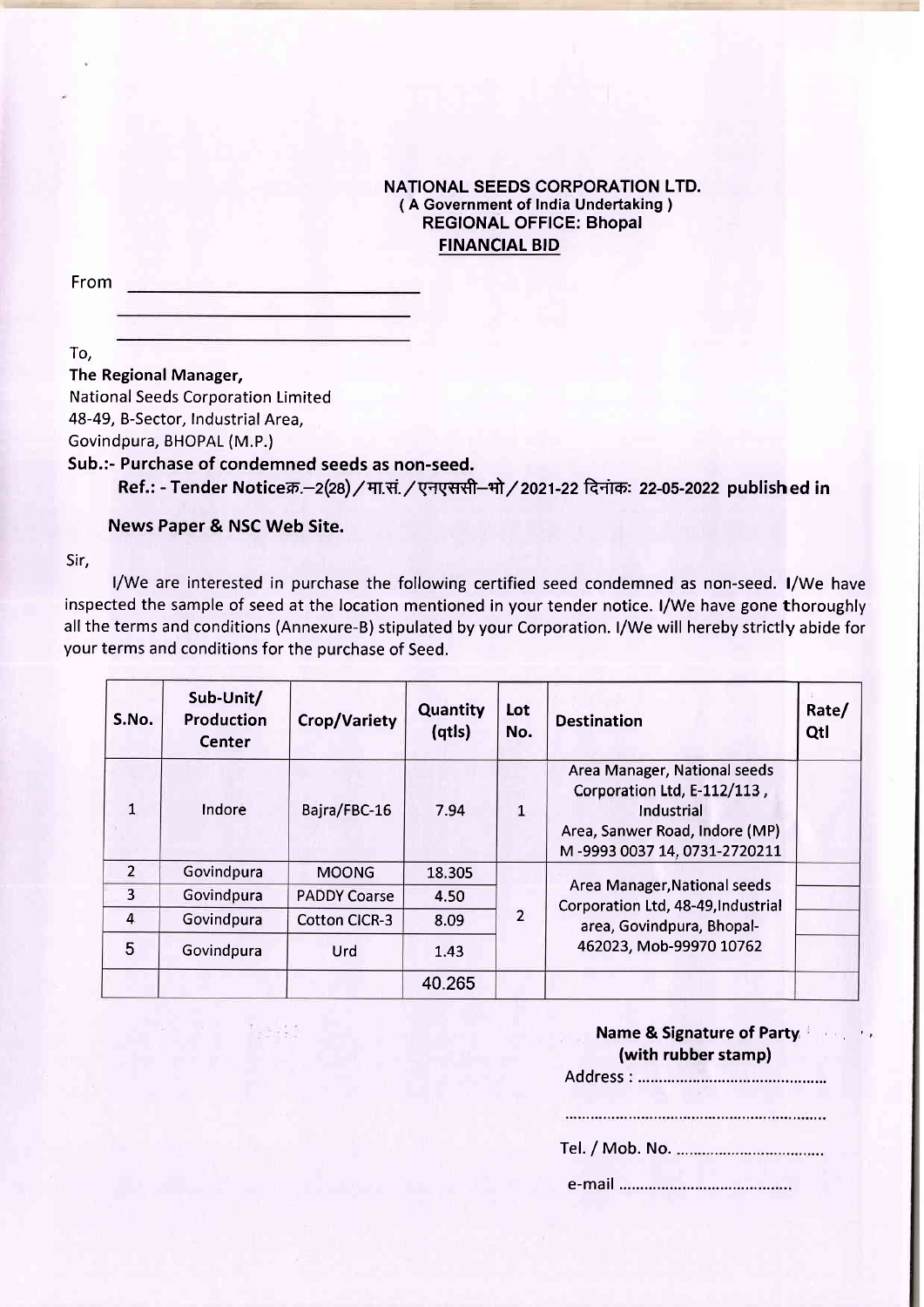नेशनल सीड्स कॉर्पोरेशन लिमिटेड (भारत सरकार का उपक्रम) सीआईएन नo-यू74899डीएल1963जीओआई003913 बीज़ भवन, पूसा परिसर नई दिल्ली-110 012

National Seeds Corporation Ltd (A Govt. Of India Undertaking) CIN No: U74899DL1963GOI003913 Beej Bhawan, Pusa Complex, New Delhi-110 012

> E-mail Only दिनांक: 26.04.2022

पत्रांक-ग्.लि. (2)/एलएससी-मुख्या /2022-23 सेवा में क्षेत्रीय प्रबंधक राष्ट्रीय बीज लिगम लि. भोपाल

विषय: अवमानक बीज़ को निस्तारित करने हेतू सफल निविदाकर्ता दवारा दिये गए मूल्य की स्वीकृत्ति हेतू Ref: 2(28)/HR/NSC-BPL/2021-22 dated 11.04.2022

#### महोदय,

आपके उपरोक्तलिखित पत्र के संदर्भ मे आपको सूचित करना है कि सक्षम प्राधिकारी ने आपके प्रस्ताव के अनुसार निम्नलिखित अवमानक बीज़ को निम्नलिखित दरौं पर निस्तारण हेतू अनुमति प्रदान कर दी है।

| S.<br>No. | Name of<br><b>Crop/Variety</b><br>Sub-Unit |                | Qty<br>( <b>q</b> t <sup>l</sup> s) | Rate) quoted by<br>H-1 party (Rs.<br>per qus) | Name of H-1 Party               |  |
|-----------|--------------------------------------------|----------------|-------------------------------------|-----------------------------------------------|---------------------------------|--|
|           | Govindpura                                 | Soybean/JS-335 | 1.20                                | 5000                                          | M/s Shri Sai Trading<br>Company |  |
|           | <b>TOTAL</b>                               |                | 1.20                                |                                               |                                 |  |

सक्षम प्राधिकारी द्वारा दी गई अनुमति के आधार पर आपसे अनुरोध है कि कृपया उपरांक्त अवमानक बीज़ मात्रा का, प्राप्त H- I दर पर निस्तारण निगम के नियमों के अनुसार शीघ्रताशीघ्र करना स्**निश्चित** करें एवं इसके अतिरिक्त अन्य अवमानक बीज मात्रा जिनकी H-1 दर कम होने के कारण स्वीकार्य योग्य नहीं थी को पुनः निगम के नियमानुसार re-auction करने की कृपा करें।

धन्यवाद,

e de Salvaria<br>Estados de Salvaria

भवदीय जितेन्द क

सहायक(गु.जि.)